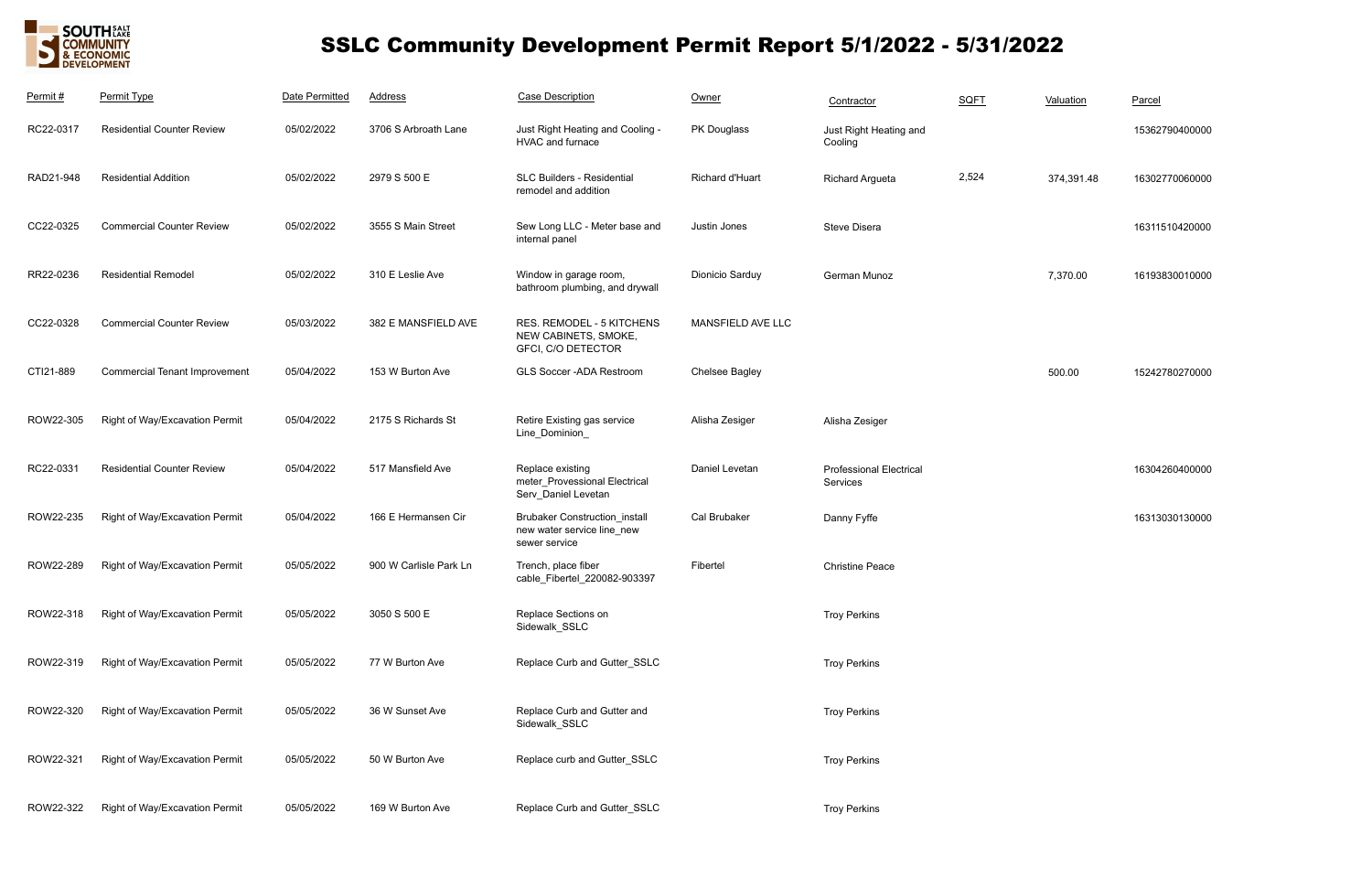| Permit#   | Permit Type                          | Date Permitted | <b>Address</b>      | <b>Case Description</b>                                       | Owner                     | Contractor                  | SQFT | Valuation  | Parcel         |
|-----------|--------------------------------------|----------------|---------------------|---------------------------------------------------------------|---------------------------|-----------------------------|------|------------|----------------|
| ROW22-323 | Right of Way/Excavation Permit       | 05/05/2022     | 72 W Burton Ave     | Replace Curb and Gutter SSLC                                  |                           | <b>Troy Perkins</b>         |      |            |                |
| ROW22-327 | Right of Way/Excavation Permit       | 05/05/2022     | 3095 S 200 E        | Sewer Lateral Repair_Any Hour                                 | Marissa and Dane<br>Kania | Eli Allen                   |      |            | 16303260020000 |
| CTI22-200 | <b>Commercial Tenant Improvement</b> | 05/05/2022     | 900 W 2425 S Unit 3 | Midwest Flooring - Pallet<br>Racking                          | John Whitaker             | Lance Jorgenson             |      | 204,000.00 | 15234020060000 |
| CTI22-184 | <b>Commercial Tenant Improvement</b> | 05/05/2022     | 2854 S West temple  | Dali's Crepes - Pergola                                       |                           | Scott Zuflet                |      | 13,850.00  |                |
| RR22-0300 | <b>Residential Remodel</b>           | 05/05/2022     | 366 E Penney Ave    | Owner Builder - Basement finish                               | Amanda Lawson             | Amanda Lawson               |      | 35,000.00  | 16312100070000 |
| CC22-0326 | <b>Commercial Counter Review</b>     | 05/05/2022     | 950 W 2610 S        | Interior Demo_TID_Campbell<br>Construction                    | Mick Skola                | Sean Campbell               |      |            |                |
| ROW22-280 | Right of Way/Excavation Permit       | 05/05/2022     | 3331 S 500 E        | MH Access Only_Century<br>Link/Lumen_N.954426                 | Cory Clouse               | Chisum Rowley               |      |            |                |
| ROW22-282 | Right of Way/Excavation Permit       | 05/05/2022     | 313 E Oakland Ave   | Sewer Lateral_Any Hour                                        | Eli Allen                 | Eli Allen                   |      |            | 16193300060000 |
| CC22-0333 | <b>Commercial Counter Review</b>     | 05/05/2022     | 3198 S West Temple  | Mountainland Supply -Gas<br>meter pressure regulator          | Perry Bowers              | <b>HRC Climate Services</b> |      |            | 15254280290000 |
| ROW22-316 | Right of Way/Excavation Permit       | 05/06/2022     | 3028 S State St     | Pot Hole Existing utility lines<br>_MACU_Copper Valley        | Jeff Johnson              | <b>Rus Kinser</b>           |      |            | 16301520260000 |
| RR22-0337 | <b>Residential Remodel</b>           | 05/09/2022     | 2161 S 200 E        | Owner Builder - Siding and<br><b>Exterior Doors</b>           | John Coulter              | John Coulter                |      |            | 16191320010000 |
| RC22-0330 | <b>Residential Counter Review</b>    | 05/09/2022     | 2161 S 200 E        | Owner Builder - Windows permit                                | John Coulter              | John Coulter                |      |            | 16191320010000 |
| SPE22-313 | Sign Permit                          | 05/09/2022     | 242 E 2100 S        | Curly Hair Studio Sign_Baker<br>Sign                          | Rachel Hoang              | Gina Gentile                |      |            | 16191300030000 |
| CTI22-238 | <b>Commercial Tenant Improvement</b> | 05/09/2022     | 2550 S West Temple  | Tenant Improvement_State<br>Cylinder                          | <b>LM Holdings LLC</b>    | <b>Hymark Construction</b>  |      | 22,865.00  | 15244270190000 |
| ROW22-329 | Right of Way/Excavation Permit       | 05/10/2022     | 2126 S West Temple  | Replace Vandalized<br>pedestal_Century<br>Link_Niels_22062212 | Laura Bishop              | Laura Bishop                |      |            |                |
| ROW22-336 | Right of Way/Excavation Permit       | 05/10/2022     | 60 E Burton         | Gutter and Sidewalk_SSLC                                      | <b>Troy Perkins</b>       | <b>Troy Perkins</b>         |      |            | 16191540050000 |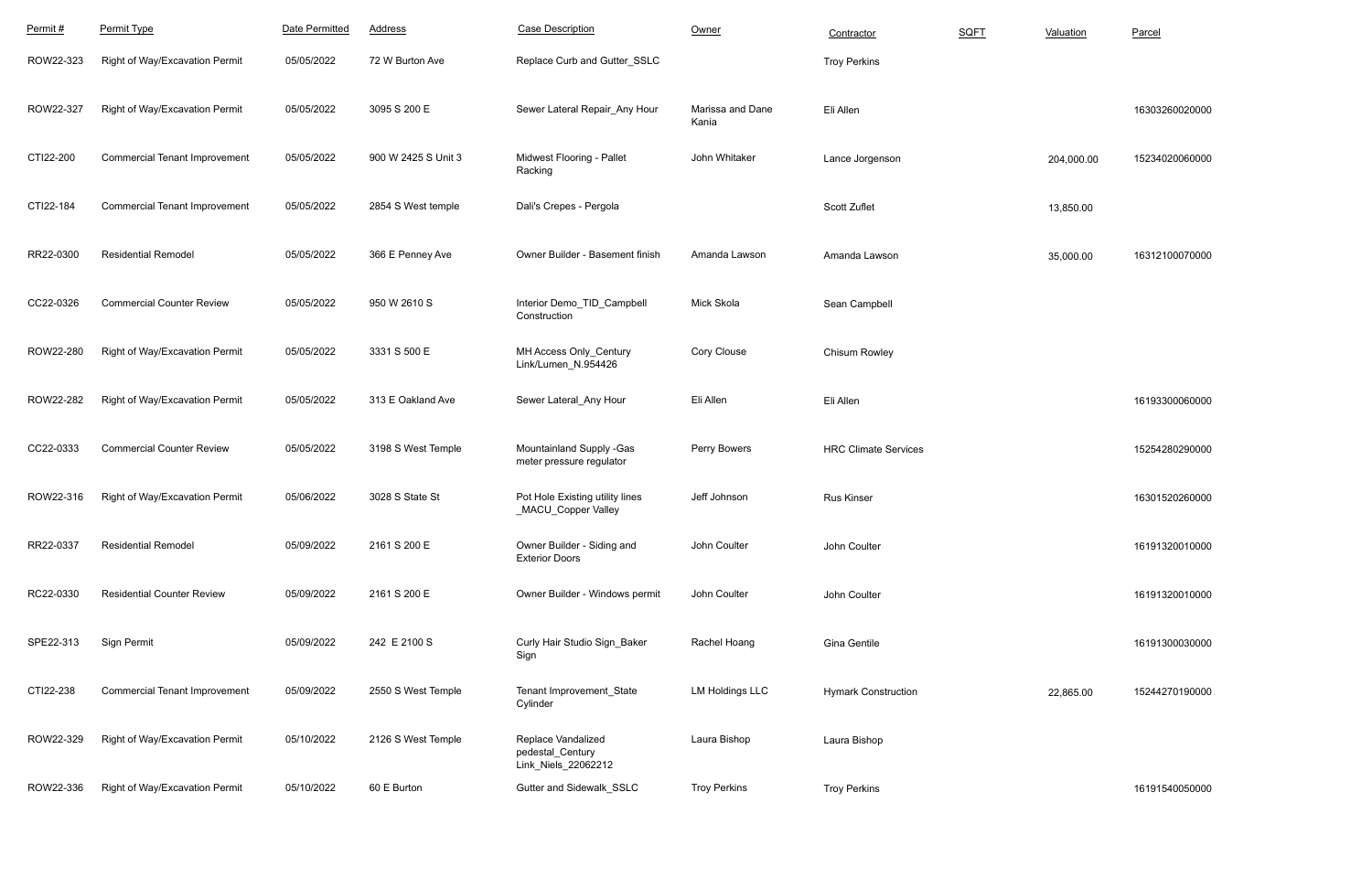| Permit#   | Permit Type                          | Date Permitted | <b>Address</b>                                | <b>Case Description</b>                                    | Owner                   | Contractor              | <b>SQFT</b> | Valuation  | Parcel         |
|-----------|--------------------------------------|----------------|-----------------------------------------------|------------------------------------------------------------|-------------------------|-------------------------|-------------|------------|----------------|
| ROW22-338 | Right of Way/Excavation Permit       | 05/10/2022     | 46 W Sunset Ave                               | Sidewalk SSLC                                              | <b>Troy Perkins</b>     | <b>Troy Perkins</b>     |             |            | 15252280200000 |
| ROW22-339 | Right of Way/Excavation Permit       | 05/10/2022     | 75 E 2400 S                                   | Gutter and Sidewalk_SSLC                                   | <b>Troy Perkins</b>     | <b>Troy Perkins</b>     |             |            | 16191540120000 |
| ROW22-340 | Right of Way/Excavation Permit       | 05/10/2022     | 123 124 and 145 Utopia Ave<br>and West Temple | Retire four existing gas service<br>line_Dominion          | Alisha Zesiger          | <b>Brantley Herring</b> |             |            |                |
| CTI22-212 | <b>Commercial Tenant Improvement</b> | 05/10/2022     | 265 E 3300 S                                  | Jalisco Western Wear - Wall<br>and door                    | Juan Martinez           | Maria Estrada           |             | 3,000.00   | 16303270280000 |
| RC22-0341 | <b>Residential Counter Review</b>    | 05/11/2022     | 465 E Wendell Ave                             | Manwill - Furnace and HVAC<br>replacement                  | John Scott              | Jim Manwill             |             |            | 16312060300000 |
| CTI22-053 | <b>Commercial Tenant Improvement</b> | 05/12/2022     | 2121 S State Street                           | AT&T - Cell tower improvements                             | Gary Doctorman          | Darren Garrett          |             | 37,000.00  | 16191060290000 |
| RC22-0351 | <b>Residential Counter Review</b>    | 05/12/2022     | 2180 S Richards St                            | Demo Residential home_TID<br>Demo                          | Nate Heaps              | <b>TID Demolition</b>   |             |            |                |
| CTI22-195 | <b>Commercial Tenant Improvement</b> | 05/12/2022     | 153 E 3900 S                                  | Advance Displays - Tenant<br>improvement                   | <b>Rick Lucking</b>     | Bracken Hudson          |             | 200,000.00 | 16313030200000 |
| CTI21-881 | <b>Commercial Tenant Improvement</b> | 05/12/2022     | 3140 S Davis Drive (460 W)                    | Dragonfly Processing - Phase I -<br>Interior TI            | Mai Nguyen              | Samuela Vaitai          |             | 40,000.00  | 15253280180000 |
| SP22-0230 | <b>Solar Panels</b>                  | 05/12/2022     | 2985 S Main St                                | Install new solar Axess<br>Energy_Gary Leany               | Gary Leany              | Danny McCleve           |             |            | 16301510280000 |
| ROW22-285 | Right of Way/Excavation Permit       | 05/12/2022     | 999 W 2610 S                                  | Overlash Fiber Optic<br>Cable Fibertel 220615-948842       | Julie Freestone         | Wade Ashby              |             |            |                |
| ROW22-314 | Right of Way/Excavation Permit       | 05/12/2022     | 3161 S West Temple                            | Overlash fiber<br>optic_Fibertel_Comcast_220925<br>_966076 | <b>Christine Peace</b>  | <b>Wade Ashby</b>       |             |            |                |
| RC22-0354 | <b>Residential Counter Review</b>    | 05/12/2022     | 3511 S 300 E                                  | Just Right HVAC - Furnace and<br>AC replacement            | Robert Saccani          | Just Right HVAC         |             |            | 16311270110000 |
| RR22-0343 | <b>Residential Remodel</b>           | 05/12/2022     | 683 E Mansfield Ave                           | <b>RWK Construction - Basement</b><br>finish               | <b>Emanual Sandoval</b> | <b>Trevor Lyells</b>    |             | 29,985.00  | 16293010080000 |
| RC22-0356 | <b>Residential Counter Review</b>    | 05/13/2022     | 205 S Helm Ave                                | Whipple Furnace and A/C<br>replacement                     | Andy Anderson           | Whipple                 |             |            | 16311760380000 |
| ROW22-355 | Right of Way/Excavation Permit       | 05/13/2022     | 2994 S Richards St                            | Sewer Liner_Valley Plumbing                                | Quinny Holdings LLC     | Natasha Ponds           |             |            | 15252780070000 |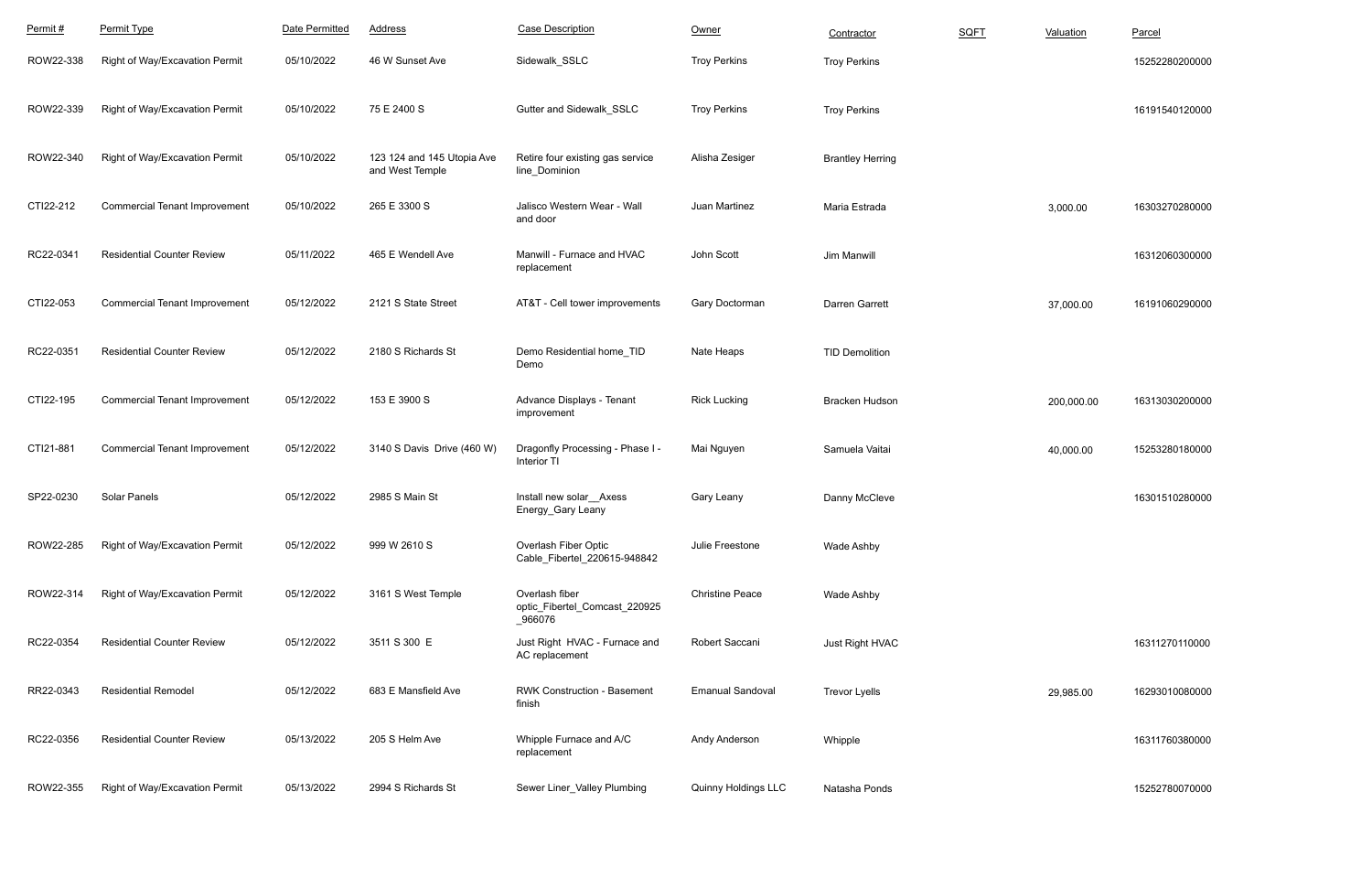| Permit#   | Permit Type                          | Date Permitted | <b>Address</b>                | <b>Case Description</b>                                                                       | Owner                                               | Contractor           | <b>SQFT</b> | Valuation  | Parcel         |
|-----------|--------------------------------------|----------------|-------------------------------|-----------------------------------------------------------------------------------------------|-----------------------------------------------------|----------------------|-------------|------------|----------------|
| RR22-0266 | <b>Residential Remodel</b>           | 05/16/2022     | 3200 S 300 E                  | Servpro - Fire restoration                                                                    | <b>Barkley Jackson</b>                              | Curtis Bingham       |             | 64,922.00  | 16303270230000 |
| ROW22-315 | Right of Way/Excavation Permit       | 05/17/2022     | 3300 S 900 W                  | Fibertel_Directional bore place<br>conduit_Fibertel_Comcast_2130<br>95_883426                 | <b>Christine Peace</b>                              | Carson H             |             |            |                |
| ROW22-358 | Right of Way/Excavation Permit       | 05/17/2022     | 197 E Bank Ave                | Replace section of sidewalk<br>SSLC_197 E Bank Ave                                            | <b>Troy Perkins</b>                                 | <b>Troy Perkins</b>  |             |            |                |
| ROW22-287 | Right of Way/Excavation Permit       | 05/17/2022     | 3110 S 900 W                  | Direction bore to place<br>conduit_Fibertel_220614-94884<br>6                                 | Julie Feestone                                      | Wade Ahby            |             |            |                |
| ROW22-334 | Right of Way/Excavation Permit       | 05/17/2022     | 2200 Main St                  | Road Closure to allow for<br>equipment_Zwick Constructin                                      | <b>THOMAS SHOAF</b>                                 | <b>THOMAS SHOAF</b>  |             |            |                |
| RR22-0350 | <b>Residential Remodel</b>           | 05/19/2022     | 397 E 2400 S                  | <b>Siding Solutions - Siding</b>                                                              | lan Cowie                                           | David Lindquist      |             | 35,669.00  | 16192540180000 |
| CC22-0366 | <b>Commercial Counter Review</b>     | 05/19/2022     | 466 W Lawndale Drive Ste<br>G | GLS Electric - Lighting retrofit to<br>LED                                                    | Dave                                                | Gary                 |             |            | 15243760070000 |
| CTI22-227 | <b>Commercial Tenant Improvement</b> | 05/20/2022     | 211 W 3680 S                  | Ocean Investments - Phase III -<br><b>Tenant Improvements</b>                                 | Katie                                               | Jeff Lindhardt       |             | 250,000.00 | 15362530190000 |
| CC22-0372 | <b>Commercial Counter Review</b>     | 05/20/2022     | 195 W Oakland Ave             | SSL Public Works - Re roof                                                                    | Joaquin Garcia                                      | Holly                |             |            | 15244270030000 |
| SP22-0367 | Solar Panels                         | 05/23/2022     | 3691 S 300 E                  | Sky Power - Residential solar                                                                 | Sanjeev Kumar                                       | <b>Caden Barnes</b>  |             | 12,501.72  | 16311840070000 |
| ROW22-179 | Right of Way/Excavation Permit       | 05/23/2022     | 900 W Carlisle Park Ln        | Installation of 42" FRP sewer<br>and FRP Manholes-Taylorsville<br><b>Bennion Improvement-</b> | Taylorsville-Bennion<br><b>Improvement District</b> | <b>Trent D'Ewart</b> |             |            |                |
| FR22-011  | <b>Fire Permit</b>                   | 05/24/2022     |                               | CArdinal health- aerosol racking<br>-sprinkler plans-MCHASE                                   |                                                     |                      |             |            |                |
| RC22-0380 | <b>Residential Counter Review</b>    | 05/24/2022     | 117 E Leslie Ave              | Whipple - Water heater<br>replacement                                                         | <b>Cathy Neidiger</b>                               | Whipple              |             |            | 16193590170000 |
| ROW22-291 | Right of Way/Excavation Permit       | 05/25/2022     | 3031 S 200 E                  | Installing UTOPIA<br>fiber_BJackson_Granite Park<br>Jr_UEN-SS002-003                          | Mason Molyneaux                                     | <b>Travis Webb</b>   |             |            |                |
| CC22-0381 | <b>Commercial Counter Review</b>     | 05/25/2022     | 2550 S Main Street            | (15) gas meters - 130 BTU,<br>Line 1", 4 oz pressure                                          | <b>Brickstone LLC</b>                               | Mario Krizanovic     |             |            | 15244300340000 |
| SP22-0303 | Solar Panels                         | 05/25/2022     | 215 E Burton Ave              | Solar _Encor Solar_Samuel<br>Ridd                                                             | Samuel Ridd                                         | Natalia Castillo     |             | 24,961.54  |                |